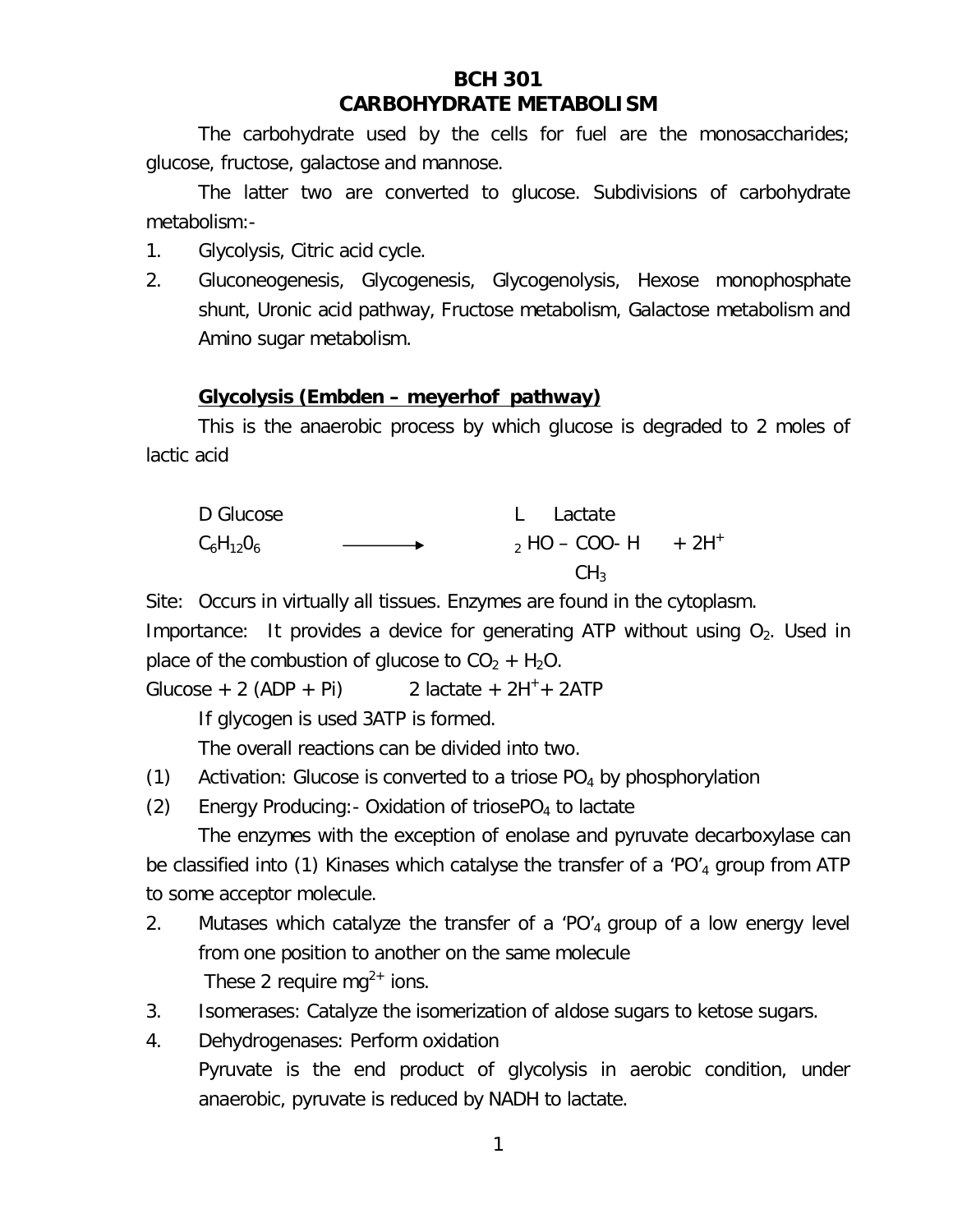Since 2 molecules of triose P are formed per mole of glucose, 2 moles of ATP are generated.

Sequence of reactions:

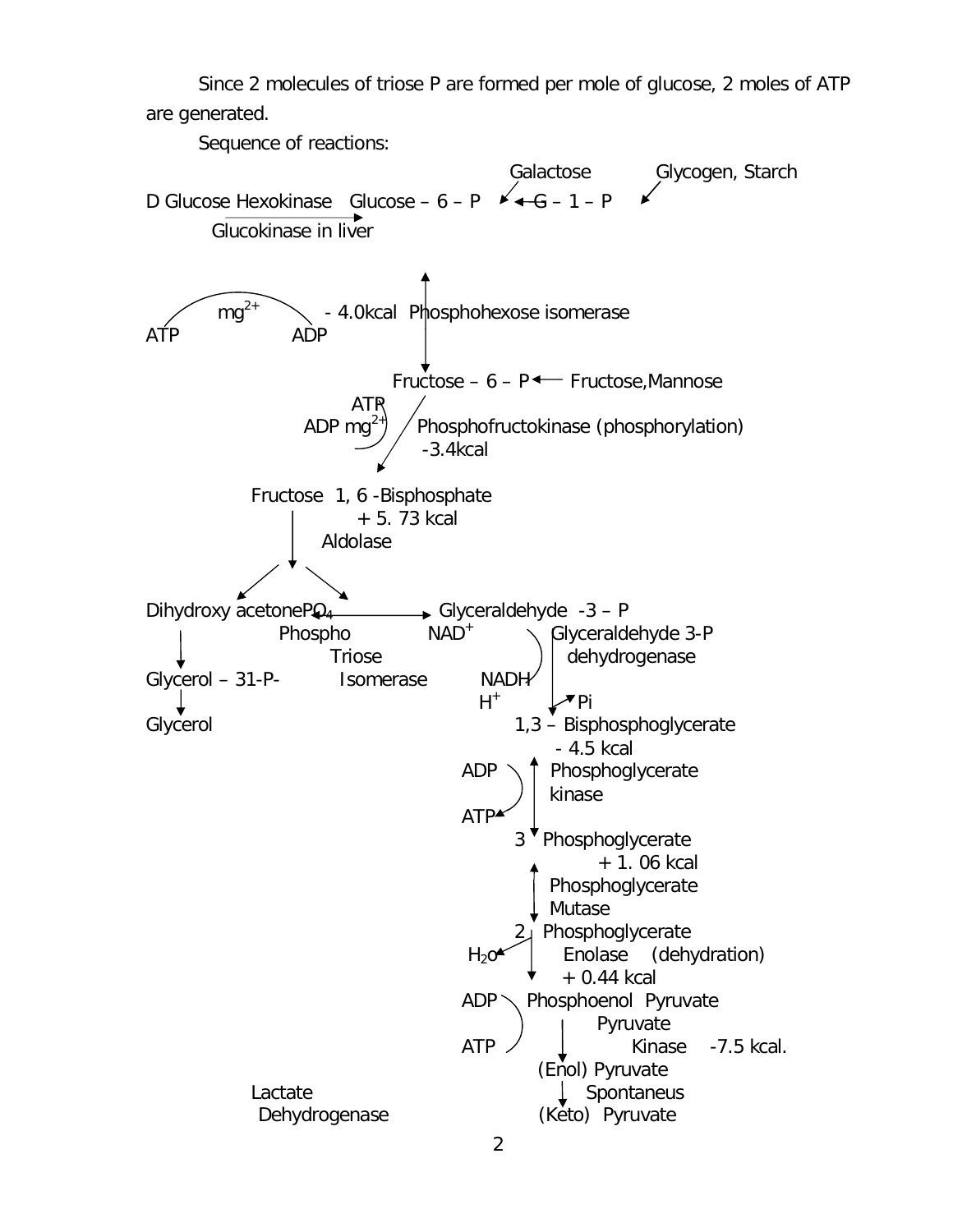Lactate  $NAD^+$  NADH  $+H^+$ - 6.0 kcal

Alcoholic fermentation:- eg. Yeast

The reactions are identical except for the manner in which pyruvic acid is metabolized



NB: Ethanol  $+ CO<sub>2</sub>$  cannot be converted to glucose because the decarboxylation reaction is exergonic and irreversible unlike the last stage of glycolysis.

## **KREB'S OR TRICARBOXYLIC ACID CYCLE**

This cycle acts as the final pathway for the oxidation of Carbohydrate, lipids and proteins from their acetyl residues to  $CO<sub>2</sub>$  and water in the mitochondria.

All the necessary components of the cycle including the enzymes are in the mitochondria.

Overall reaction:-

Pryuvate

 $CH_3 C CO_2 H + 2V_2 O_2 \longrightarrow 3 CO_2 + 2H_2 O$ 

Importance:

- 1. Through the cycle, energy liberated during respiration is made available.
- 2. It is involved in the synthesis of glucose
- 3. Provides the raw materials for the synthesis of several amino acids eg. aspartate and glutamate
- 4. Blood pigments also arises from succinyl CoA.

Sequence of Reaction:-

Prelim: Oxidative decarboxylation involving 6 cofactors ; CoA – SH, NAD, lipoic acid FAD, Mg<sup>2+</sup> and TPP. TPP is more involved in the decarboxylation process while the Co enzyme A combines with the acetyl residue to form an ester of CoA – acetyl - CoA.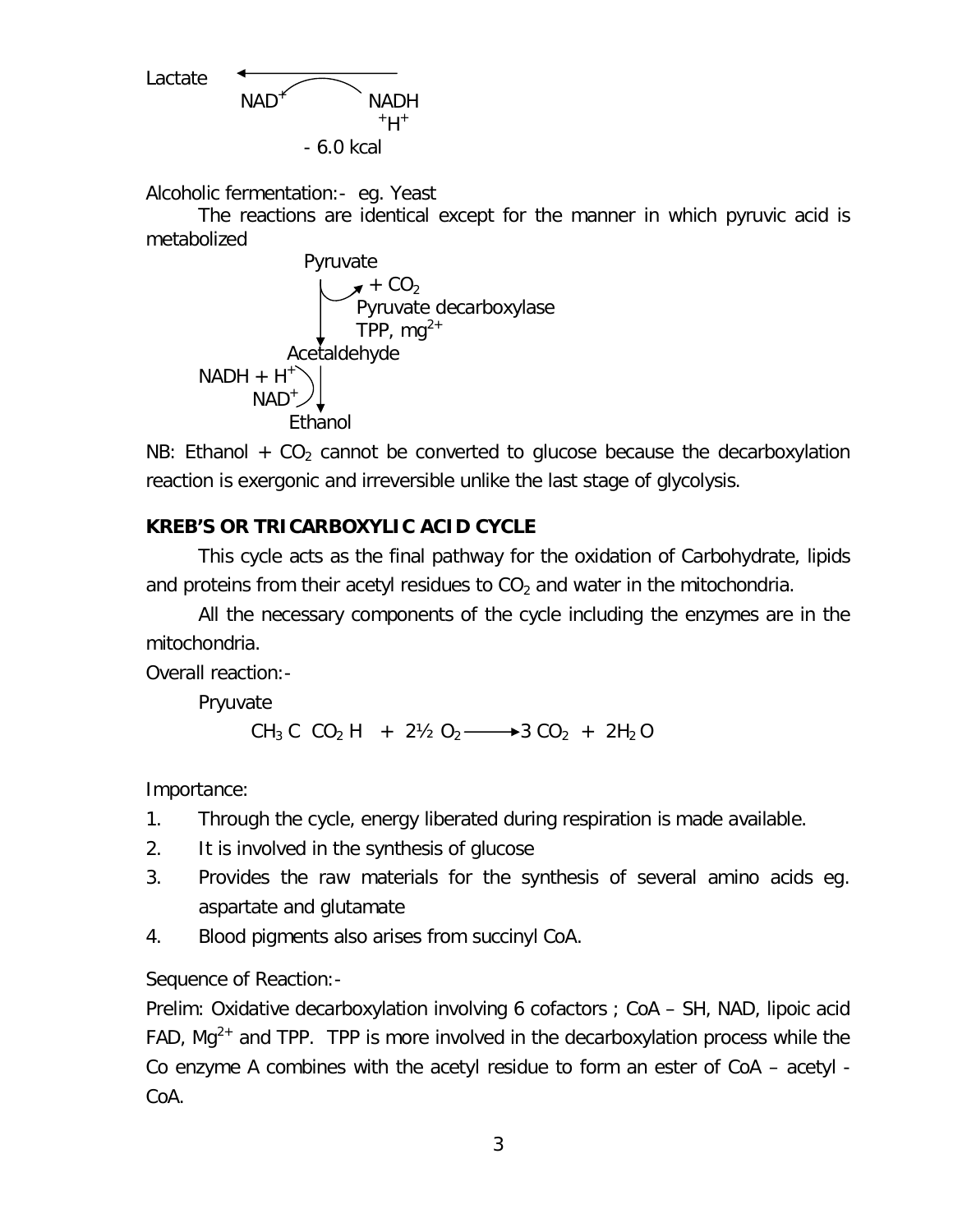- 2. Condensation reaction between acetyl- CoA and oxaloacetic acid. Coenzyme A is liberated and citrate is formed.
- 3,4 Isomerisation of citric acid into Cis- aconitate, then into isocitric acid. Req.  $Fe<sup>2+</sup>$  as a cofactor. Which suggest its role in the formation of carbonium by promoting the dissociation of the hydroxyl group.
- 5&6 Oxidative decarboxylation of isocitrate to & ketoglutarate. Oxalosuccinate is not released as a free intermediate, it is firmly bound to the enzyme. Mg<sup>2+</sup> or  $Mn^{2+}$  is a cofactor. The oxidant is NAD.

The regulation of TCA centres on this enzyme. High concentration of ATP decreases its activity while AMP concentration stimulates the reaction.

- 7. Formation of succinyl CoA by oxidative decarboxylation reaction. TPP,  $Mg^{2+}$ , NAD, lipoic acid serve as cofactors the mechanism is analogous to that of Pyruvate dehydrogenases. Arsenite is an inhibitor of the enzyme.
- 8. Formation of high energy  $PO_4$  at the expense of the thioester formed in reaction 7.
- 9. The enzyme catalyzes the removal of 3 H atoms from succinic acid to form fumarate

Inhibitor = Malonic acid

Oxidizing agent is FAD

- 10. Addition of  $H_2O$  to fumarate to form malic acid (malate).
- 11. The last reaction that completes the cycle involves the oxidation of L malate to oxaloacetic acid. Oxidizing agent  $=$  NAD<sup>+</sup>
- **ENERGY PRODUCTION:-** The oxidation of each molecule of acetate ( a complete turn of the cycle) generates 12 moles of ATP which is equivalent to about 84 kcal

|                                  |                   | No of ATP |
|----------------------------------|-------------------|-----------|
| Isocitrate dehydrogenase         | NAD               | 3         |
| & - ketoglutaratee dehydrogenase | <b>NADH</b>       | 3         |
| Succinate Thiokinase             |                   |           |
| Succinate                        | FAHD <sub>2</sub> | 2         |
| Malate dehydrogenase             | NADH              |           |
|                                  |                   |           |

Sequence of Reactions:-

Glucose

 $+$ Some aminoacids Pyruvate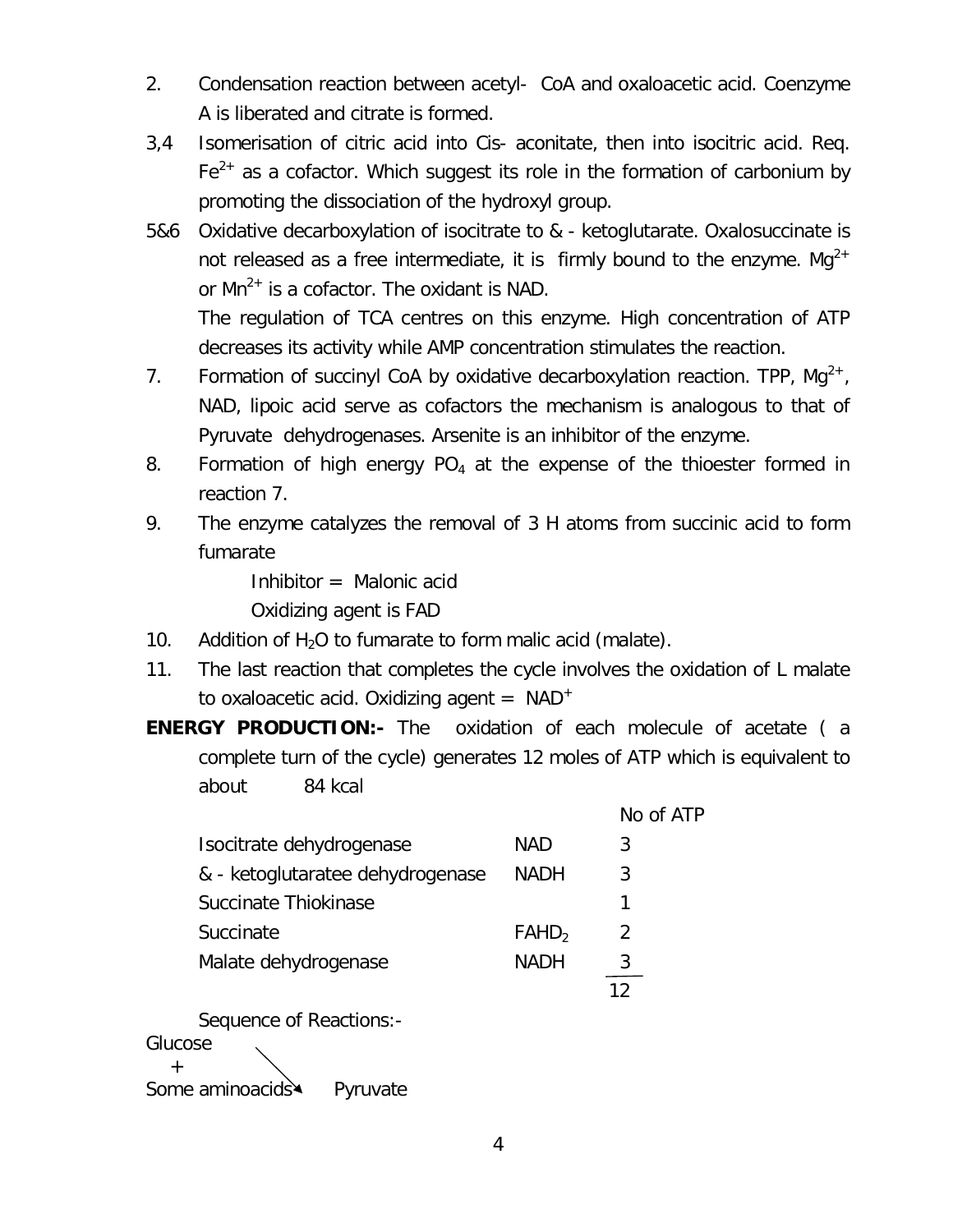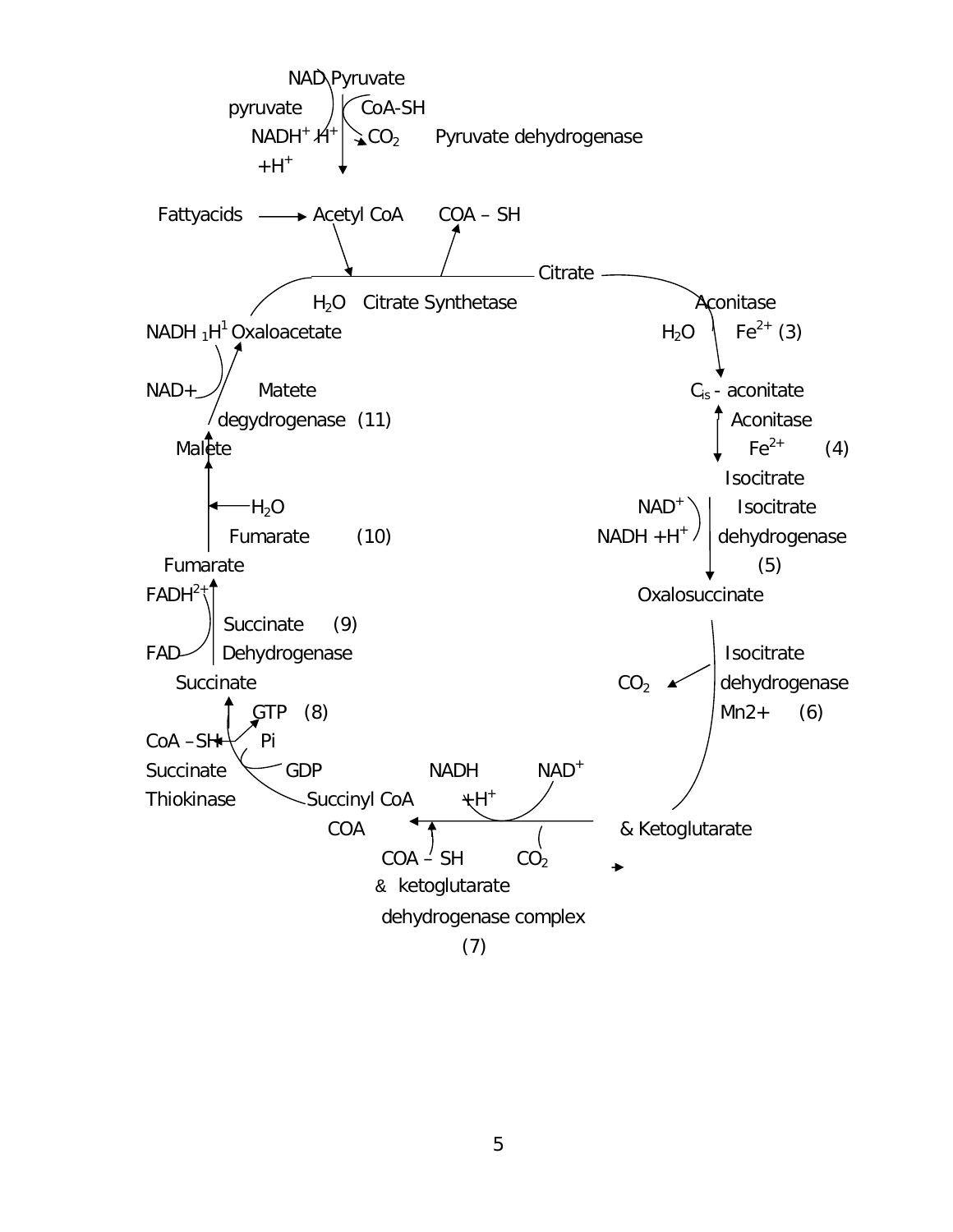

- (+) Stimulation
- (-) Inhibition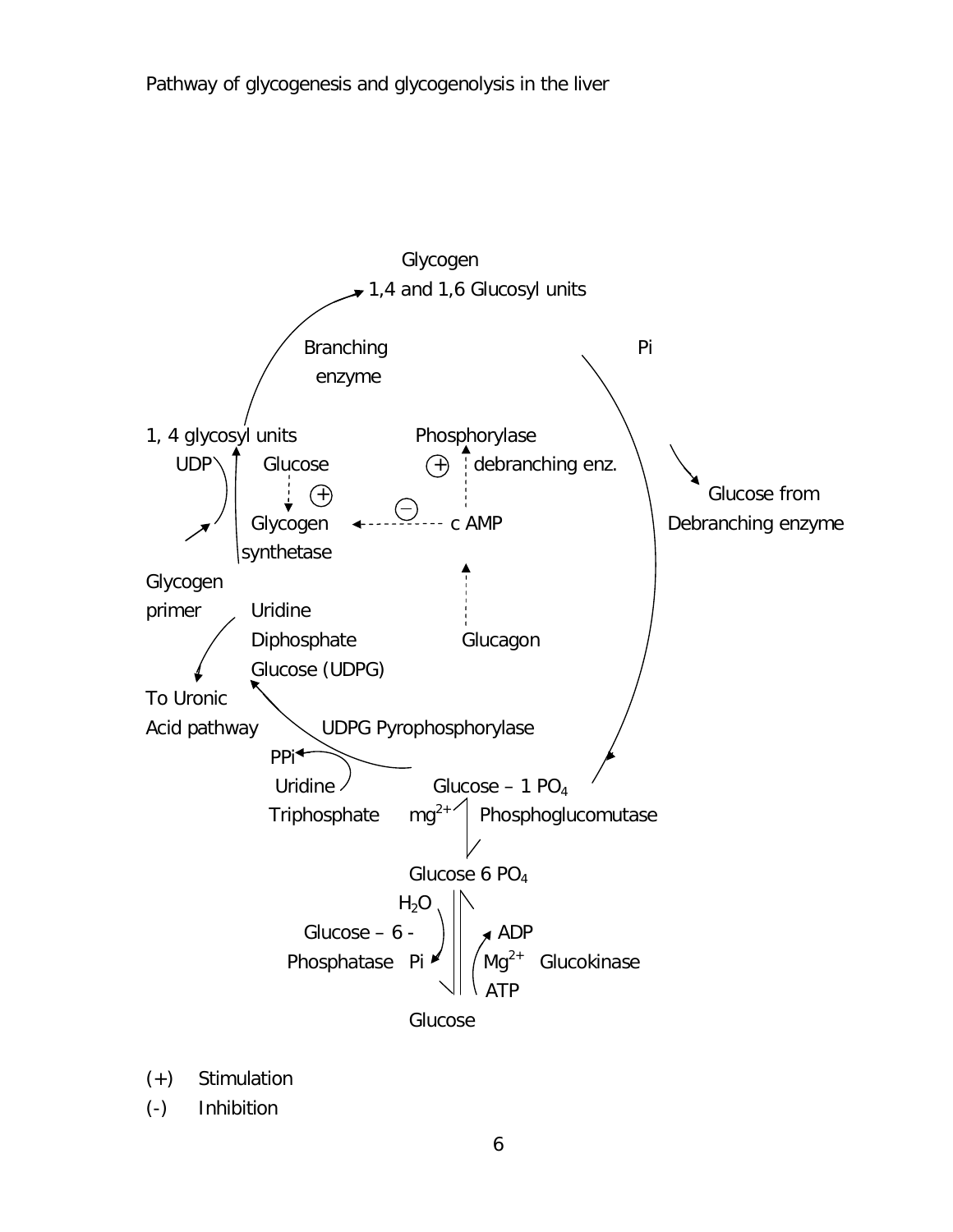### **Glycogen Storage Disorders**

- 1. Type 1 (von gierke's disease) due to deficiency of Glucose 6 phosphatase in the cell of the liver and renal convoluted tubules. Hypoglycemia lack of glycogenolysis under the stimulus of epinephrine or glucagon.
- 2. Pompe's disease: due to deficiency of liposomal  $\alpha$  1, 4 glycosidase.
- 3. Type III:- Cori's disease (limit dextrinosis) amylo -1, 6 glucosidase. Glycogen structure is abnormal, increased number of branched points
- 4. Type II = Andersens disease glycogen structure abnormal very long inner and outer unbranched chain due to deficiency of 1,  $4 \rightarrow 1.6$  transglucosylase.
- 5. Type V:- Mc Aidles syndrome due to deficiency of muscle glycogen phosphornylase Has high muscle glycogen content.
- 6. Hers disease due to liver glycogen phosphorylose.

### **GLYCOGEN**

Glycogen is a branched polysaccharide composed entirely of  $\alpha$  -D- glucose units. The molecular weight may vary from 1 million to 4 million

Formation of glycogen occur mostly in the liver and muscles and in small traces in every tissue of the body. Liver glycogen replenishes blood glucose when it is lowered while muscle glycogen acts as a readily available source of hexose units for glycolysis within the muscle itself.

### **Glycogenesis:**

Glucose is phosphorylated to glucose 6  $PO<sub>4</sub>$  this is then converted to glucose  $1 - PO<sub>4</sub>$  in a reaction catalyzed by phosphoglucomutase. Glucose  $-1$ - PO4 then react with uridine triphosphate to form UDPG the reaction being catalysed by UDPG pyrophosphorylase, inorganic pyrophosphate is released.

Glycogen synothetase or glucosyl transferase catalyses the reaction in which the  $C_1$ of the activated glucose of UDPG forms a glycosidic bond with the  $C_4$  of a terminal glucose residue of glycogen liberating UDP when the chair has been lengthened to between 6 and 11 glucose residue, the branching enzyme (amylo  $-1,4 \rightarrow 1,6$ transglucosidase acts on the glycogen. The enz transfers a part of the – 1, 4 – chain to a neighbouring chain to form a 1- 6 linkage thus establishing a branch point in the molecule.

G – 6 - phosphatase is absent in the muscle but present in liver and kidney where it allows the tissues to add glucose to the blood.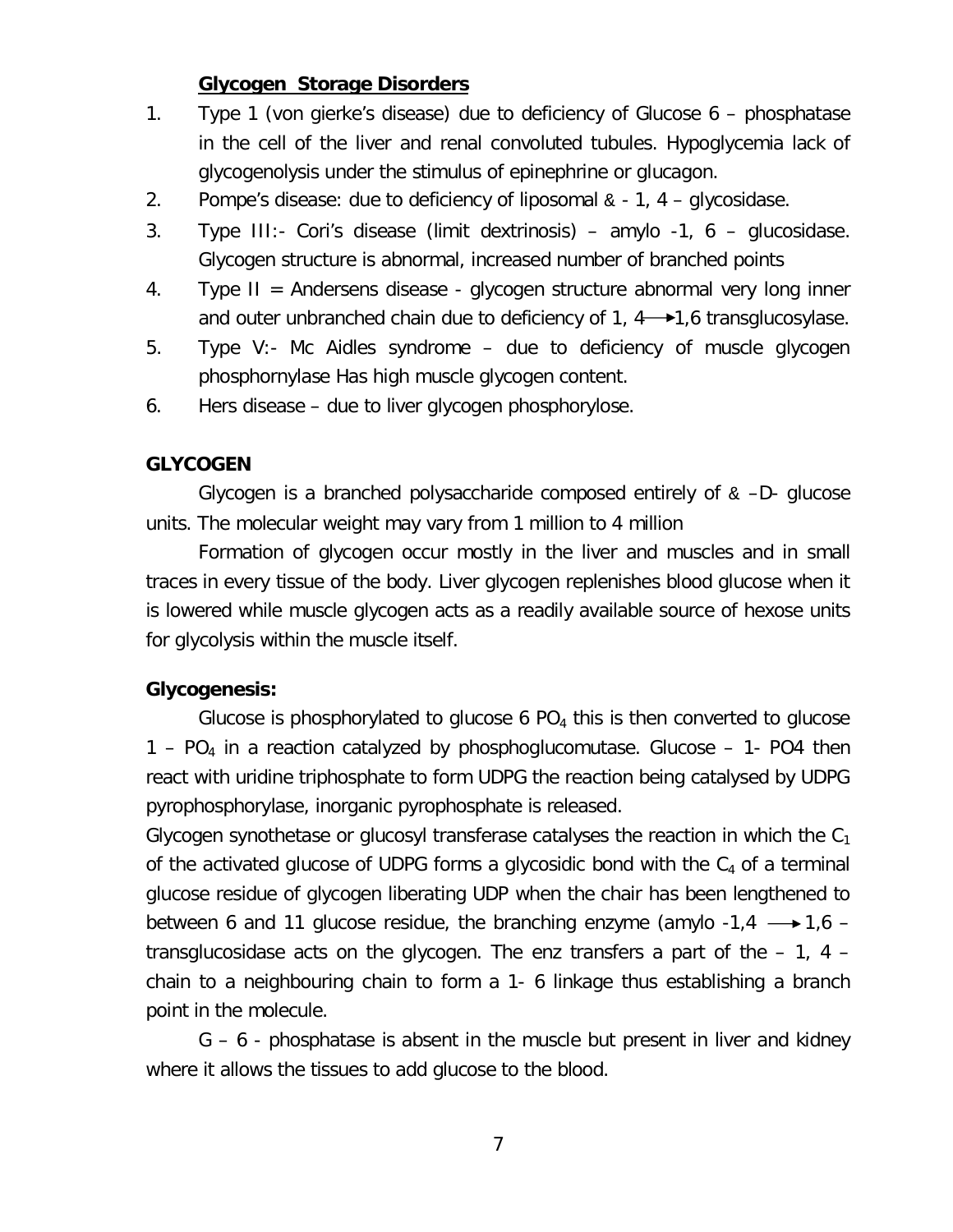Glycogenolysis

Is the breakdown of glycogen. First the debranching enzyme breaks 1 -6, bond, the enzyme phosphorylase breaks down the 1 – 4 linkage of glycogen to yield glucose  $1 - PO_4$  this is converted to  $G-6-P$  then to glucose by  $G-6$ phosphatase enzyme.

In the muscle phosphorylase is present both in the active form phosphorylase a (active in the absence of  $5^1$  AMP and phosphorylase be active only in the presence of  $5^1$  AMP).

# **HEXOSE MONO PHOSPHATE SHUNT. OR PENTOSE PHOSPHATE PATHWAY**

This is an alternative pathway for the degradation of glucose via 5C sugar other than the hexose.

Site:- It is active in the liver, adipose tissue, adrenal cortex, thyroid, testis, erythrocytes and lactating mammary glands.

Importance:- It is a device for generating NADPH (Dihydronicotinamide adenine dinucleotide phosphate). By the oxidation of Glucose 6 Po<sub>4</sub> to ribulose -  $5$  - PO<sub>4</sub> and  $CO<sub>2</sub>$ . 2 moles of NADPH is produced for each mole of glucose ester oxidized.

Function of NADPH: It is an electron carrier. It plays a special role in biosynthetic processes within the cell. e.g . long chain and unsaturated fatty acids.

It is the reducing agent for the reduction of glucose to sorbitol also for the reduction of glucuronic acid to L gluconic acid.

Also reductive carboxylation of pyruvate to malate. It plays a role in the hydroxylation reaction involved in the formation of steroids and in the conversion of phenylalanine to tyrosine.

2. Ribose  $-5$  -PO<sub>4</sub> produced is an essential component of nucleotides and RNA

### **Sequence of Reactions**

The main reactions can be divided into two. 1: Glucose 6 Po<sub>4</sub> undergoes two oxidations to form a pentose ribulose  $-5 - PO_4$ .

2: The glucose  $5 - PO_4$  is converted back to triose sugar then into glucose  $6 - PO_4$ .

3 Glucose – 6 – Po<sub>4</sub> 3CO<sub>2</sub> + 2 Glucose – 6 – Po<sub>4</sub>

 $+$   $+$ 

6 NADP<sup>+</sup> Glyceraldeyde  $3 - PO_4$ 

 $+ 6$  NADPH  $+ 6$  H<sup>+</sup>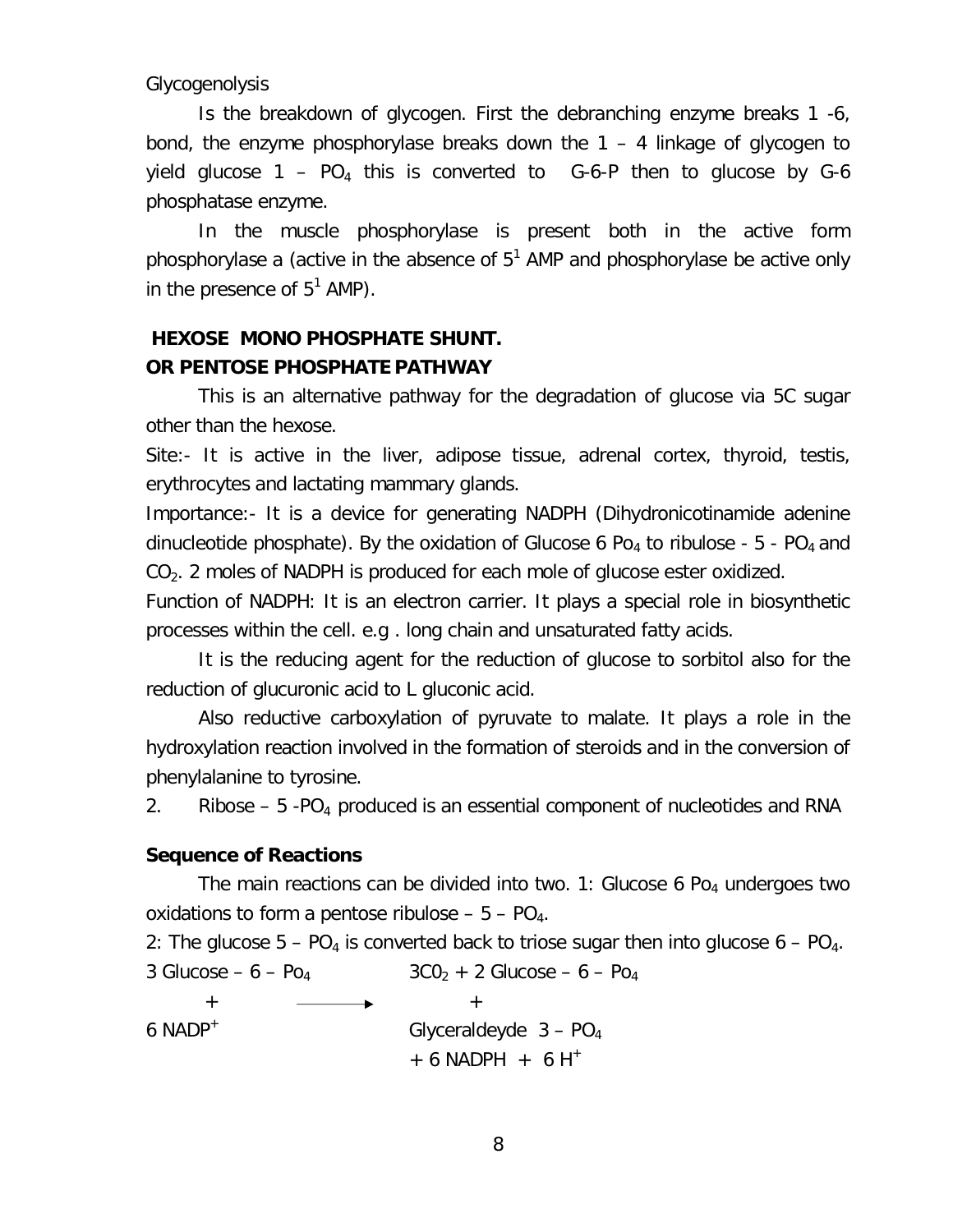Transketolase catalyses the transfer of a ketol gp (i.e 2C unit) from xylulose 5-P to an aldehyde acceptor.

Transaldolase catalyses the transfer of a dihydroxyacetone unit from sedoheptulose 7-P to glyceraldehyde 3-P.

# **Sequence of Reactions:-** Glucose –  $6 - P$  $NAD^{\bigoplus}$  $Mq^{2+}$  or  $\bigcup$  Glucose – 6 – P - dehydrogenase  $Ca<sup>2</sup>$ NADPH  $+H^+$ 6 Phosphogluconolactone  $H<sub>2</sub>o$  gluconolactonase or gluconolactone or and hydrolase  $Ca<sup>2+</sup>$  $H^+$  6 Phosphogluconate  $NADP$  | 6 - Phosphogluconate NADPH Dehydrogenase  $+H^+$ 3 Keto – 6 - Phosphogluconate  $CO<sup>2</sup>$ Ribulose – 5- PO<sub>4</sub>. Ribulose –  $PO<sub>4</sub>$  – 3 Epimerase Phospho Isomerase  $\overline{X}$ ylulose – 5- PO<sub>4</sub> Ribose  $5 - PO_4$  $5c + 5c$ Transketolase,  $mg^{2+}$  $3c + 7c$  TPP  $Glyceraldehyde-3-PO<sub>4</sub>$  Sedoheptulose-7-PO<sub>4</sub>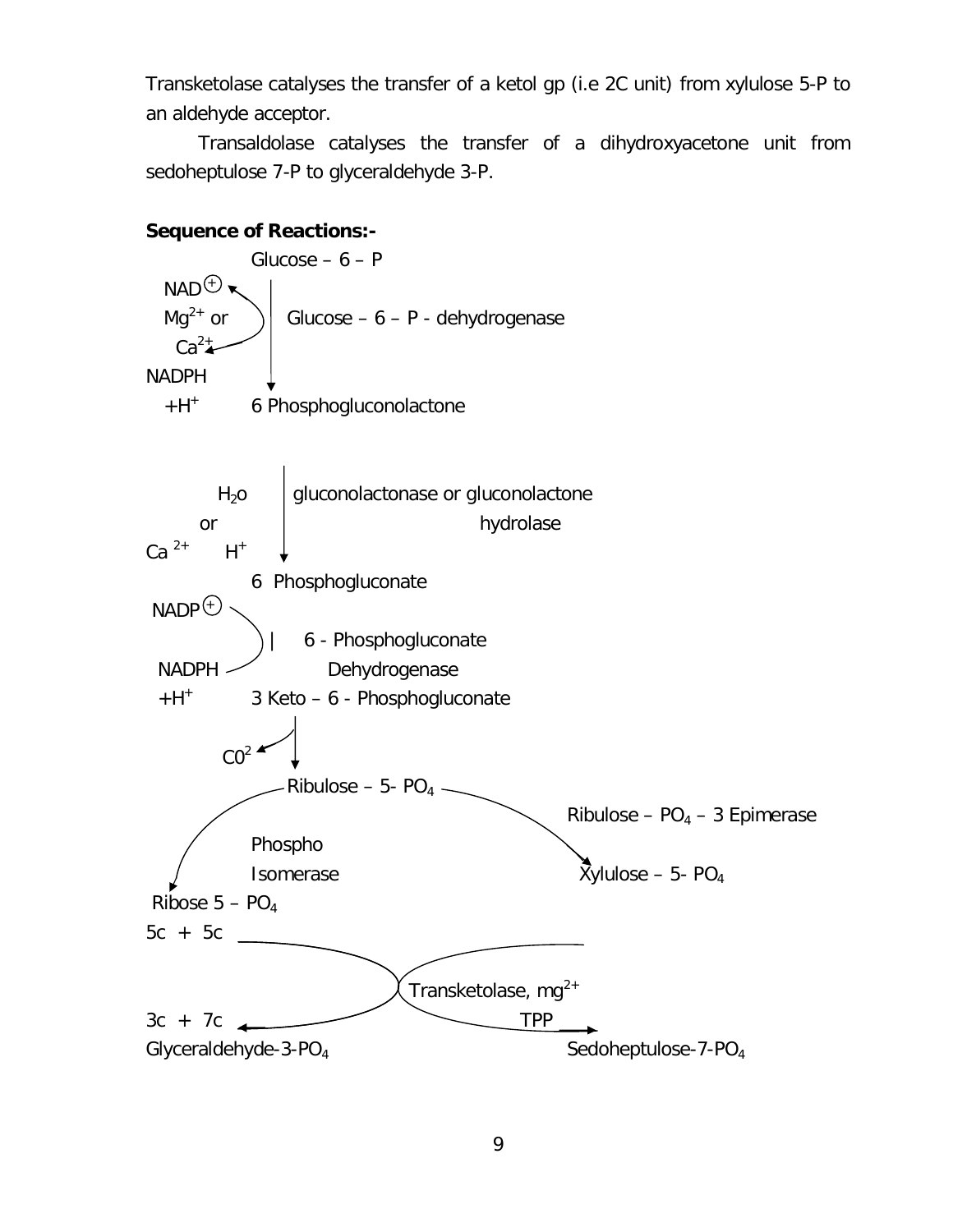

### **GLUCONEOGENESIS**

This is the way in which the body meets its needs of glucose when carbohydrate is not available in sufficient amounts from the diet. The body then converts non glucose substances into glucose.

Site:- Major site is the liver, kidneys have limited capacity.

Rate:1). Is increased on high protein diets.

(2) During exercise when large amounts of lactic and pyruvic acids escape from the working muscles and there is no need to replenish the muscle glycogen supply therefore the liver acts to return to them sources of energy lost by the muscles. (3) During starvation, from amino acids of tissue protein (4) In diabetic states. Importance:

- (1) Glucose is required in adipose tissue as a source of glyceride glycerol
- (2) It maintains the level of intermediates of the citric acid cycle in many tissues.
- (3) It is the only fuel which supplies E to skeletal muscle under anaerobic conditions.
- (4) It is the precursor of milk sugar (lactose in mammary gland).
- (5) Gluconeogenic mechanism clear the products of the metablolism of other tissues from the blood eg. lactate and glycerol.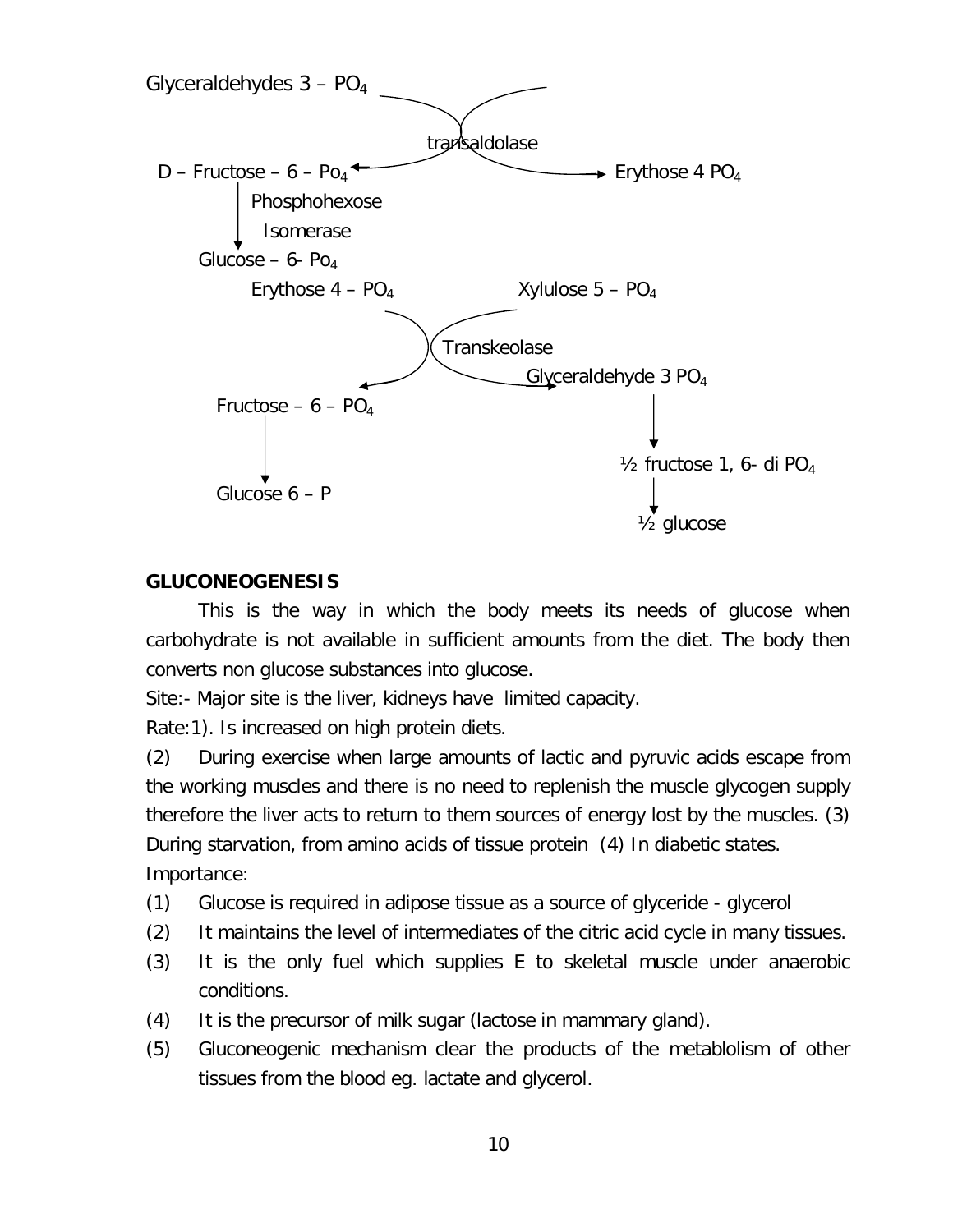**Metabolic Pathway**:- It occurs by reversal of each step of the glycolytic pathway, but the 3 irreversible reactions must be bypassed in this case.

1. The enzyme pyruvate carboxylase used is produced in the mitochondria therefore the pyruvic acid must enter the mitochondria for the reaction to occur.

Activity 1 - CoA

\nPyruvic acid + CO<sub>2</sub> + ATP

\n→

\n→

\n0xaloacetic acid

\n
$$
Mg^{2+}
$$
 + ADP

\n→

\n→

\n+

\n+

\n+

\n+

\n+

\n+

\n+

\n+

\n+

\n+

\n+

\n+

\n+

\n+

\n+

\n+

\n+

\n+

\n+

\n+

\n+

\n+

\n+

\n+

\n+

\n+

\n+

\n+

\n+

\n+

\n+

\n+

\n+

\n+

\n+

\n+

\n+

\n+

\n+

\n+

\n+

\n+

\n+

\n+

\n+

\n+

\n+

\n+

\n+

\n+

\n+

\n+

\n+

\n+

\n+

\n+

\n+

\n+

\n+

\n+

\n+

\n+

\n+

\n+

\n+

\n+

\n+

\n+

\n+

\n+

\n+

\n+

\n+

\n+

\n+

\n+

\n+

\n+

\n+

\n+

\n+

\n+

\n+

\n+

\n+

\n+

\n+

\n+

\n+

\n+

\n+

\n+

\n+

\n+

\n+

\n+

\n+

\n+

\n+

\n+

\n+

\n+

\n+

\n+

\n+

\n+

\n+

\n+

\n+

\n+

\n+

\n+

2. Phosphoenol pyruvate carboxykinase converts oxaloacetate to phosphoenol p pyruvate.

$$
CO2 H\nC = O + GTP\nCH2\n
$$
CO2 H\n
$$
CO2 H\n
$$
CO2 H\n
$$
CO2 H\nCH2\nOxaloacetic acid\nPEP
$$
$$
$$
$$
$$

The carboxykinase is present only in the cytoplasm, but the oxaloacetate is not able to pass through the mitochordrial membrance therefore it is first reduced to malic acid.

 mitrochondrial Oxaloacetate + NADH  $+H^+$  $\del$ Malate + NAD<sup>+</sup> malate dehydrogenase Mitochondrial inner Malate  $\longrightarrow$  Malate (cytoplasmic) Membrane

Malate cytoplasmic Cxaloacetate + NADH +  $H^+$ 

 $+$  NAD<sup>+</sup> malate dehydrogenase

- 3. Action of phosphatase which (a) catalyzes the hydrolysis of fructose 1,6 bisphosphate to form fructose –  $6 - PO_4$  by the enzyme fructose 1,6 bisphosphatase
- (b) Production of glucose from glucose  $6 PO_4$  also requires another enzyme Glucose 6 – phosphatase.

Overall reaction:

$$
2 Lactate + 4ATP + 2 GTP + 6H2O \longrightarrow Glucose + 4 ADP + 2GDP + 6H3 PO4
$$
  
\n
$$
Pi
$$
  
\n
$$
Glucose - 6- phosphatase
$$
  
\n
$$
11
$$
  
\n
$$
ATP
$$
  
\n
$$
Hexokinase, Glucokinase
$$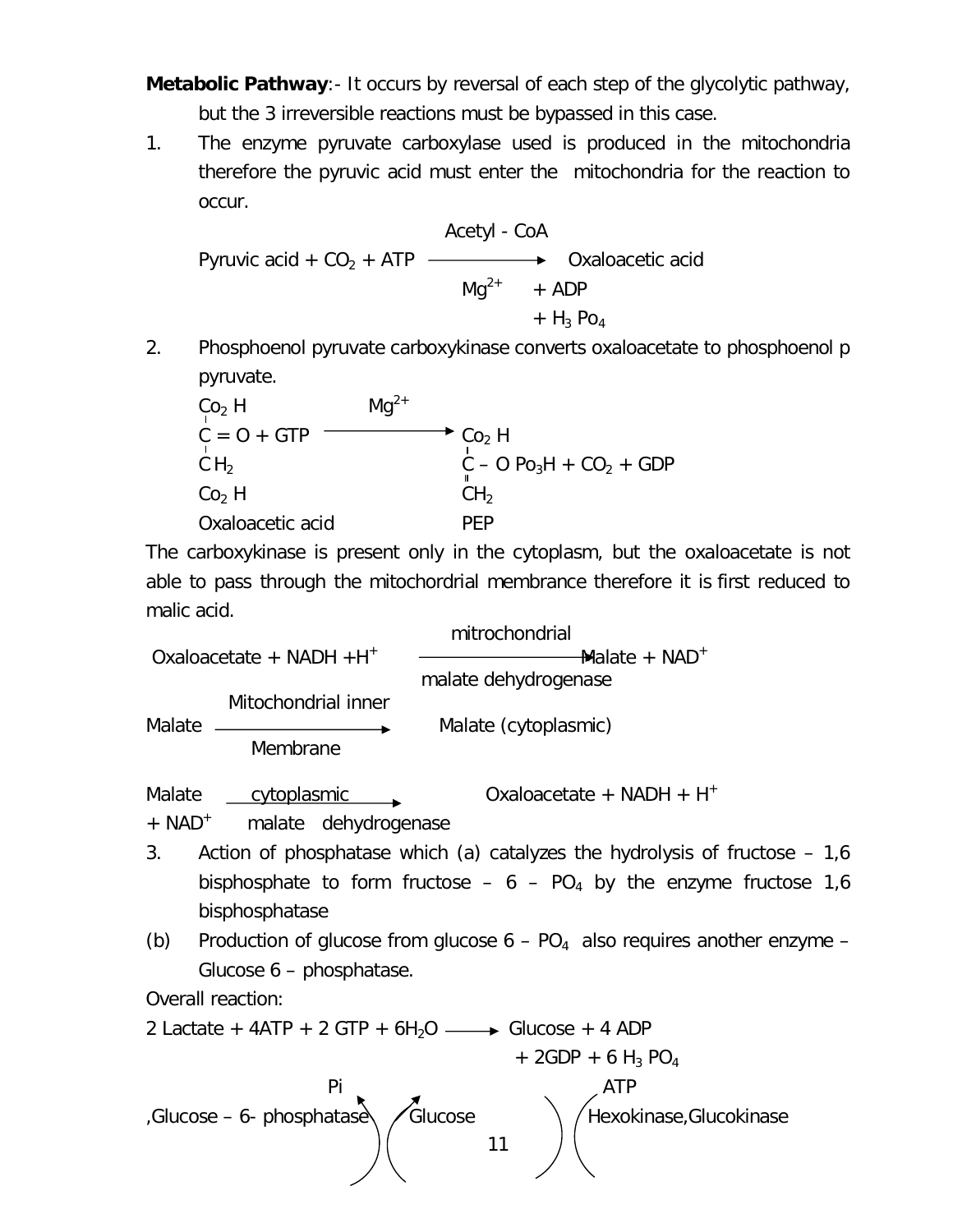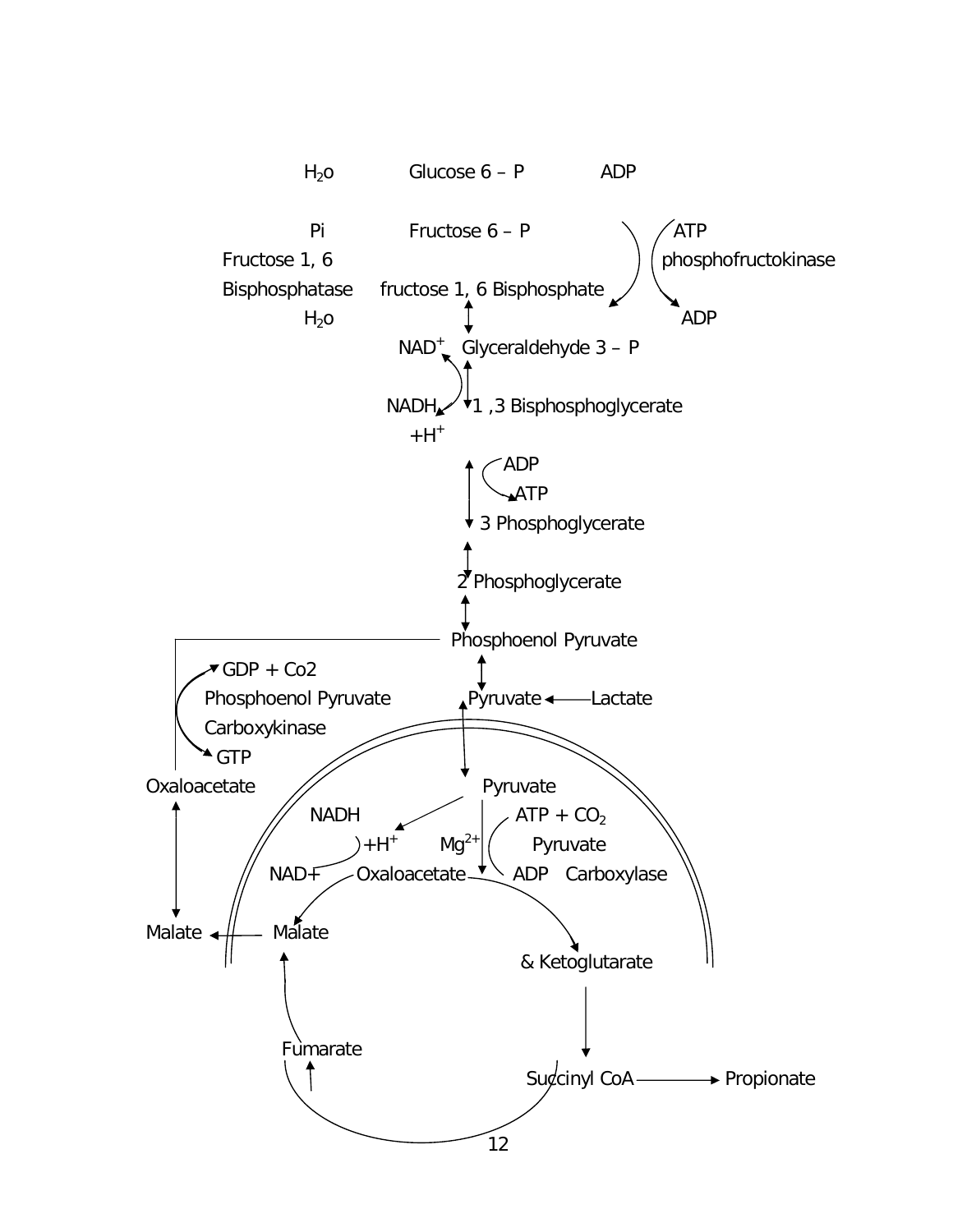# **Diseases of Carbohydrate Metabolism**

- 1. Essential Pentosuria: Here considerable quantities of L Xylulose appear in the urine. This is due to the absence of the enzyme necessary to accomplish reduction of L – xylulose to xylitol and hence inability to convert the Lisomer to the D form.
- 2. Hereditary fructose intolerance due to the absence of aldolase B
- 3. Fructose induced hypoglycemia:- Despite the presence of a high glycogen reserve. May be due to accumulation of fructose  $I-PO<sub>4</sub>$  and  $F-I$ , 6-BIP which inhibit the activity of liver phosphorylase.
- 4. Galactosemia:- Inherited metabolic disease in which galactose accumulates in the blood and spills over into the urine when this sugar or lactose is ingested. Also there is marked accumulation of Gal-I-P in the red blood cells. An inherited lack of gal IP uridyl transferase in the liver and red blood cells.

# **Diseases of glycogen storage**

Type 1 Glycogenosis (von Gierke's disease):

Both the liver cells and the cells of the renal convoluted tubules are loaded with glycogen which are metabolically unavailable. Ketosis and hyperlipemia also occurs. The activity of Gluc 6 – phosphatase enzyme is abscent or very low in the liver, kidney and intestinal tissue.

Type II (Pompe's disease) due to deficiency of lysosomal & - 1,4 – glucosidase (acid maltase whose function is to degrade glycogen which otherwise accumulates in the lysosomes.

Type III (limit dextrinosis) Due to the absence of debranching enzyme which causes the accumulation of a polysaccharide of the limit dextrin type.

Type IV (Amylopectinosis) – Due to the absence of branching enzyme with the result that a polysaccharide having few branch points accumulates.

Type V glycogenosis (myophosphorylase deficiency glycogenosis, Mc Ardies syndrome) Patients with this disease exhibit a diminished tolerance to exercise although the skeletal muscles have an abnormally high content of glucogen. Little or no lactate is detectable in their blood after exercise.

Type VI glycogenosis: Due to phosphoglucomutase deficiency in the liver.

Type VII glycogenosis: Due to deficiency of phosphofructokinase in the muscles.

Diseases associated with HMP

1. Formation of NADPH is very important in the HMP pathway in red blood cells.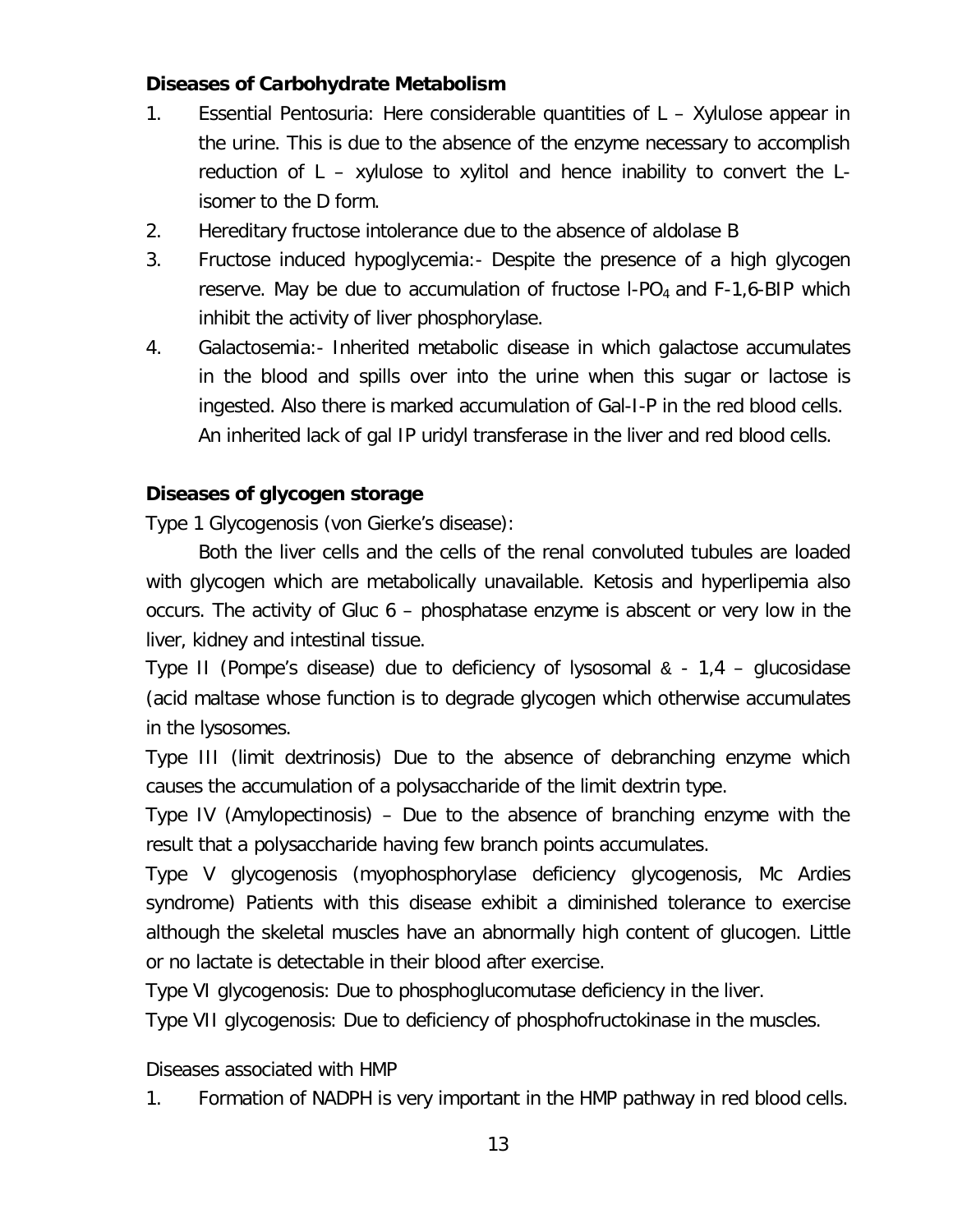There is high correlation between G 6 phosphate dehydrogenase and the fragility of red cells (susceptibility to hemolyses). Especially when the cells are subjected to the toxic effects of certain drugs e. g. primaquine etc. the majority of patients whose red cells are hemolysed by these toxic agents have been found to possess a hereditary deficiency in the oxidative enzyme of the HMP pathway of the red blood cell.

2. Developments of cataracts sometimes occurs as a complication of galactosemia an inherited inability disease associated with the mobility to convert galactose to glucose.

Galactose inhibits the activity of G - 6 - P Dehydrogenase of the lens when fed to experimental animals and in in vitro when galactose.  $1-PQ<sub>4</sub>$  is added to a homogenate of lens tissue.

F-1,6- bisphosphatase deficiency causes lactic acidosis and hypoglycemia because lactate and glucogenic amino acid are prevented from being converted to glucose.

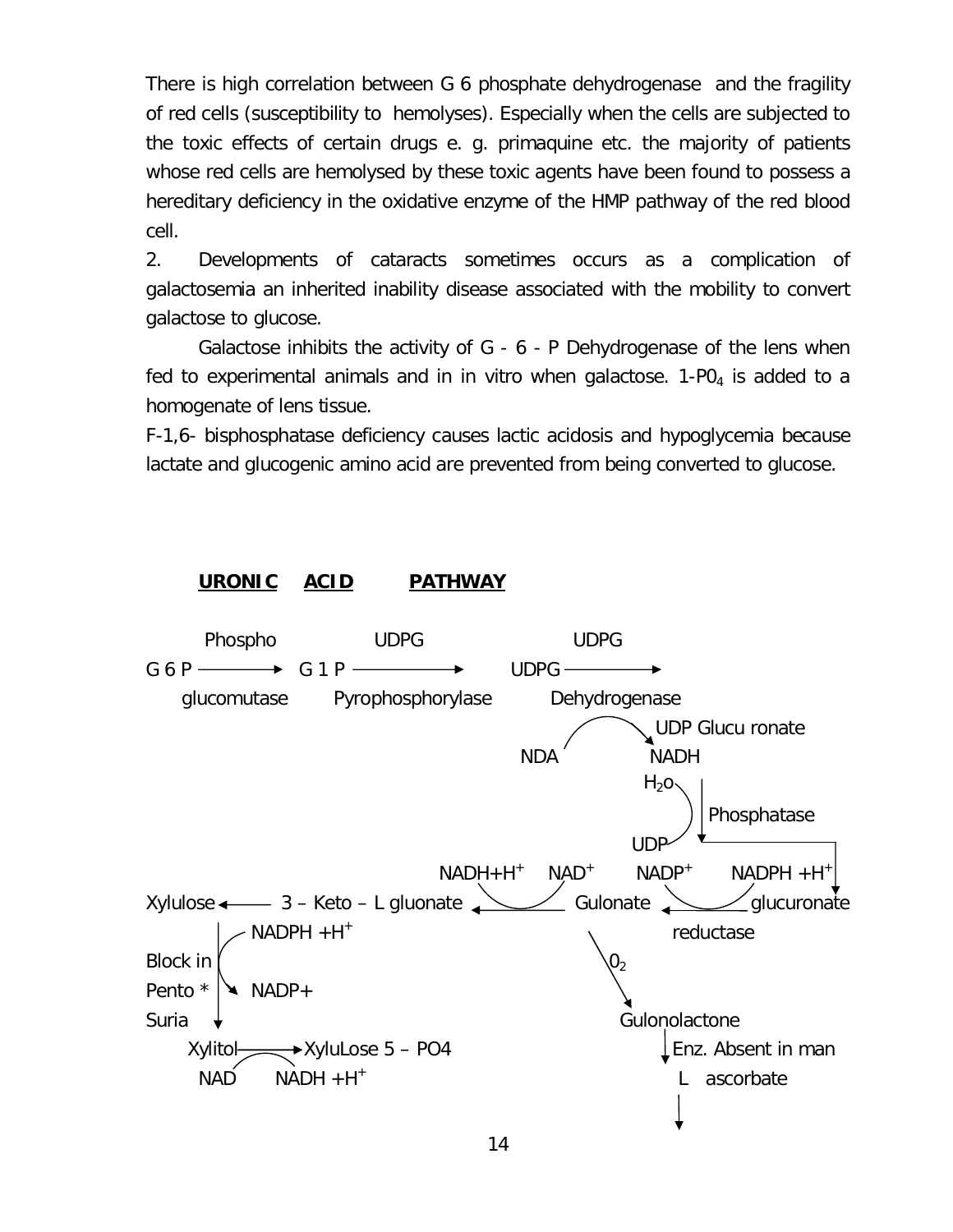# Importance

- Galacturonate is an important constituent of pectins
- UDPG is the active form of glucuronate for reactions involving incorporation of glucuronic acid into chondroitin sulfate.
- Xylulose used in HMP pathway
- The enzyme which convert L gulonolactone to 2 keto L- gulonate before its conversion to L ascorbate is absent in man.
	- Uronic acid pathway is for the conversion of glucose to glucuronic acid, ascorbic acid and pentoses. It is also an alternative oxidative pathway for glucose.
	- Sequence of Reaction: Glucose is converted to G-6-P which is converted to G 1 P. this then react with uridine tri  $PO<sub>4</sub>$  to form UDPG which is now oxidized at  $C_6$  by a 2 step process to UDP – glucuronate by inversion around  $C_4$ .
	- UDPglucuronate is useful in the conversion of glucuronic acid into chondroitin sulphate or steroid hormones etc. Gulonate is the precursor of ascorbate in animals capable of synthesising the vitamin except man, and other primates eg guinea pigs rather gulonate is oxidize to  $3 -$  keto  $-$  L  $-$  gulonate. Xylulose is a constituent of the HMP but here L –xylulose is formed. To make it useful for HMP the L isomer must be converted to D xylulose.
	- This is acoomplished by an NADPH dependent reduction to xylitol which is then oxidized in an NAD – dependent reaction to D- xylulose.
	- Various drugs increase the rate of this reaction e.g administration
	- of barbital or of chlorobutanol to rat.



Metabolism of fructose

This is found only in seminal vesicles and the placenta of ungulates and whales.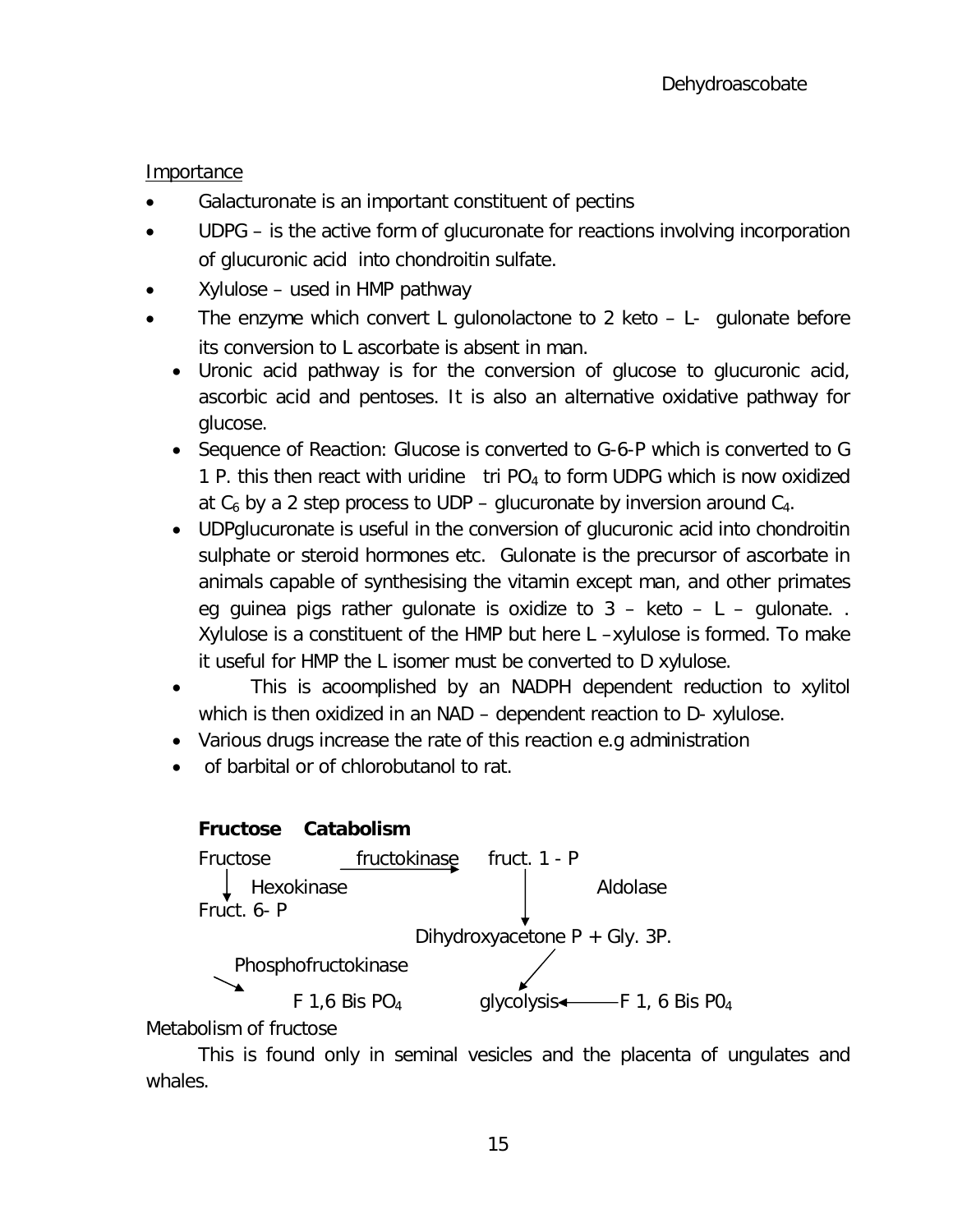Fructose is phosphorylated by hexokinase to form Fruct. 6-PO<sub>4</sub> or fructokinase in the liver converts fructose to fructose  $1-PO<sub>4</sub>$ . This is split into D-Glyceraldehyde and dihydroxyacetone  $Po_4$  by aldolase B. Absence of enzymes leads to hereditary fructose intolerance



(2) Glyceraldehyde Aldehyde DH Glycerate

(3) Triokinase in liver catalyses the phosphorylation of D glyceradehyde to gly 3  $PO<sub>4</sub>$ .

Glyceralde and dihydroxyacetone  $PO_4 \longrightarrow$  glycolysis OR may combine in the presence of aldolase to form glucose.

### **Galactose Metabolism**:-



**Metabolism of Amino Sugars** (eg. Glucosamine –6 –P, N acetyl glucosamine).

They are important components in many complex polysaccharides.

16 Glycogen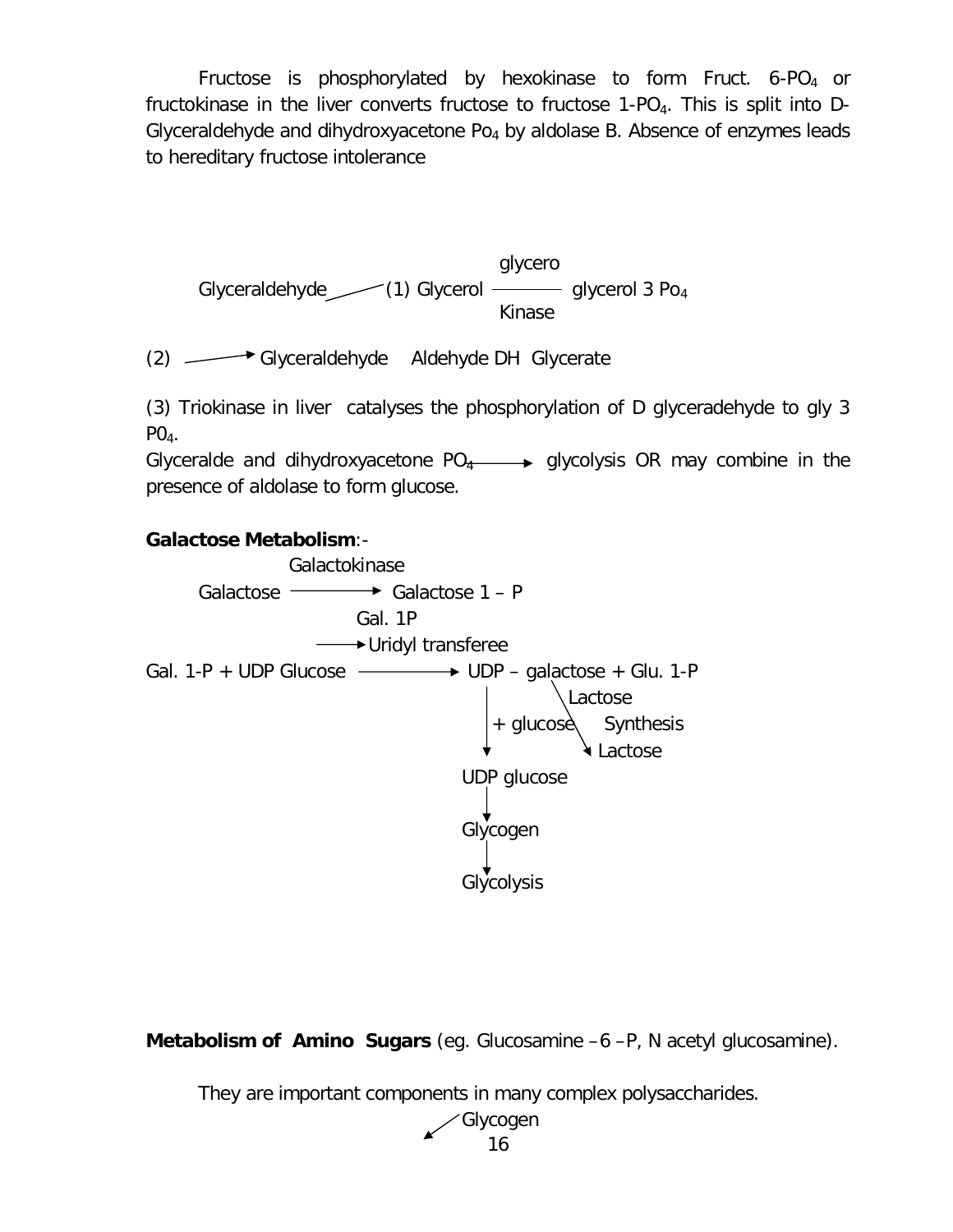

### **Digestion and Absorption of Carbohydrate**

The principal dietary carbohydrate are polysaccharide, disaccharides, and monosaccharides. Starches and their derivatives are the only polysaccharides that are digested in man. The disacchandes lactose and sucrose are also ingested along with the monosaccharides, fructose and glucose. Digestion is the disintegration of the naturally occurring foodstuffs into assimilable forms.

First reaction takes place in the mouth. Saliva contain salivary amylase (ptyalin) which hydrolysis starch and glycogen to maltose. Because of the short time it acts on food, digestion is not much. Mastication subdivides the food increasing its solubility and surface area for enzyme attack. In the acid environment of the stomach digestion of carbohydrate stops.

The stomach contents (chyme) is introduced into the duodenum through the pyloric valve. The pancreatic and bile duct. open into the duodenum, their alkaline content neutralizes the pH of the chyme as a result of the influence of the hormones secretin which stimulates flow of pancreatic juice and cholecystokinin which stimulate the production of enzymes.